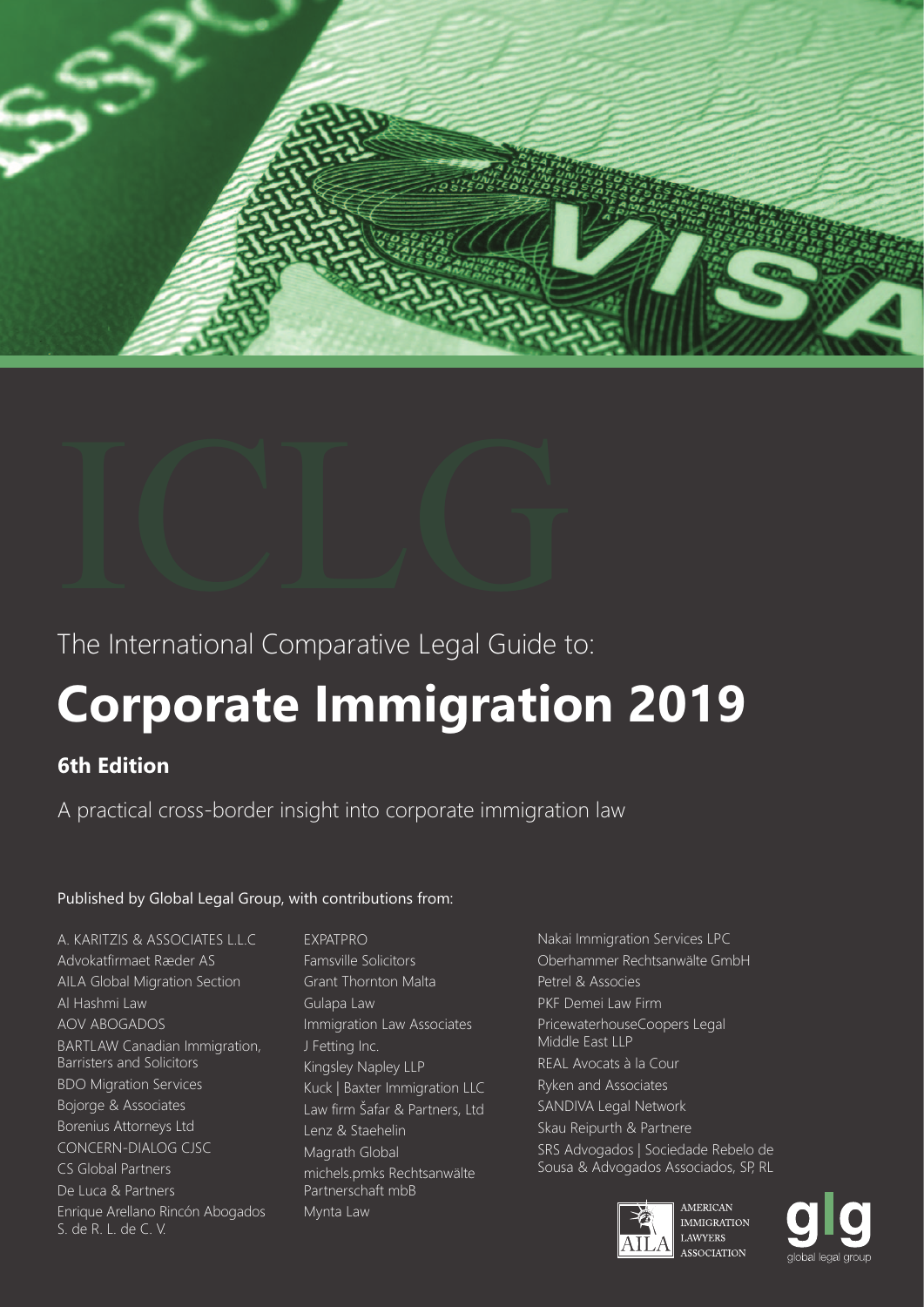

**Contributing Editor** Nicolas Rollason, Kingsley Napley LLP

**Sales Director** Florjan Osmani

**Account Director** Oliver Smith

**Sales Support Manager** Toni Hayward

I

I

I

**Sub Editor** Iris Gioti

**Senior Editors** Caroline Collingwood Rachel Williams

**CEO** Dror Levy

**Group Consulting Editor** Alan Falach

**Publisher** Rory Smith

#### **Published by**

Global Legal Group Ltd. 59 Tanner Street London SE1 3PL, UK Tel: +44 20 7367 0720 Fax: +44 20 7407 5255 Email: info@glgroup.co.uk URL: www.glgroup.co.uk

**GLG Cover Design** F&F Studio Design

**GLG Cover Image Source** iStockphoto

**Printed by**

Stephens & George July 2019

Copyright © 2019 Global Legal Group Ltd. All rights reserved No photocopying

**ISBN** 978-1-912509-84-3 **ISSN** 2054-7579

**Strategic Partners**





#### General Chapters:

1 **What is in Store Under the UK's Proposal for a Future Immigration System?** – Nicolas Rollason, Kingsley Napley LLP 1 2 **The Peripatetic Businessman's Route to Global Mobility** – Micha-Rose Emmett, CS Global Partners 5

3 **Open for Business in an Era of American and British Nationalism: Business-Friendly Immigration**

**Policies Around the Globe** – Audrey Lustgarten & Dana Imperia, AILA Global Migration Section 9

#### Country Question and Answer Chapters:

| 4  | Armenia                     | CONCERN-DIALOG CJSC: Sedrak Asatryan & Janna Simonyan                                             | 16  |
|----|-----------------------------|---------------------------------------------------------------------------------------------------|-----|
| 5  | <b>Australia</b>            | BDO Migration Services: Maria Debra Jockel                                                        | 22  |
| 6  | Austria                     | Oberhammer Rechtsanwälte GmbH: Ewald Oberhammer & Petra Pardatscher                               | 32  |
| 7  | <b>Belgium</b>              | Immigration Law Associates: Tanel Feldman                                                         | 42  |
| 8  | Canada                      | BARTLAW Canadian Immigration, Barristers and Solicitors: Jacqueline R. Bart<br>& Carrie A. Wright | 49  |
| 9  | China                       | PKF Demei Law Firm: Kelvin Ma & Bruce Chen                                                        | 59  |
| 10 | <b>Cyprus</b>               | A. KARITZIS & ASSOCIATES L.L.C: Antria Aristodimou &<br>Marios Christodoulou                      | 65  |
| 11 | <b>Denmark</b>              | Skau Reipurth & Partnere: Frederik Brocks & Louise Horn Aagesen                                   | 72  |
|    | 12 Finland                  | Borenius Attorneys Ltd: Jani Syrjänen                                                             | 79  |
| 13 | France                      | Petrel & Associes: Pascal Petrel                                                                  | 86  |
| 14 | Germany                     | michels.pmks Rechtsanwälte Partnerschaft mbB: Dr. Gunther Mävers                                  | 94  |
|    | 15 Indonesia                | SANDIVA Legal Network: Arthur Wailan Sanger, S.H. &<br>Romy Jiwaperwira, S.H.                     | 107 |
|    | 16 Italy                    | De Luca & Partners: Vittorio De Luca                                                              | 113 |
| 17 | Japan                       | Nakai Immigration Services LPC: Masahito Nakai                                                    | 123 |
|    | 18 Luxembourg               | REAL Avocats à la Cour: Maria Ana Real Geraldo Dias                                               | 130 |
|    | 19 Malta                    | Grant Thornton Malta: Wayne Pisani & Paul Caruana Turner                                          | 137 |
|    | 20 Mexico                   | Enrique Arellano Rincón Abogados S. de R. L. de C. V.: Enrique J. Arellano                        | 146 |
| 21 | <b>Netherlands</b>          | Mynta Law: Arend van Rosmalen                                                                     | 154 |
| 22 | <b>New Zealand</b>          | Ryken and Associates: David Ryken                                                                 | 164 |
| 23 | <b>Nigeria</b>              | Famsville Solicitors: Dayo Adu & Omolala Ahmed                                                    | 172 |
|    | 24 Norway                   | Advokatfirmaet Ræder AS: Nils Kristian Lie & Ole André Oftebro                                    | 178 |
|    | $25$ Oman                   | Al Hashmi Law: Omar Al Hashmi & Syed Faizy                                                        | 185 |
|    | 26 Peru                     | AOV ABOGADOS: Ariel Orrego-Villacorta Icochea                                                     | 191 |
|    | 27 Philippines              | Gulapa Law: Aris L. Gulapa & Phillip Don G. Recentes                                              | 199 |
|    | 28 Portugal                 | SRS Advogados   Sociedade Rebelo de Sousa & Advogados Associados,<br>SP, RL: Raquel Cuba Martins  | 207 |
| 29 | <b>Singapore</b>            | Magrath Global: Ruth Wilkins                                                                      | 213 |
| 30 | <b>Slovenia</b>             | Law firm Šafar & Partners, Ltd: Martin Šafar & Polona Boršnak                                     | 220 |
| 31 | <b>South Africa</b>         | J Fetting Inc.: Jonty Fetting                                                                     | 227 |
| 32 | <b>Spain</b>                | Bojorge & Associates: Marla Vanessa Bojorge Zúñiga                                                | 237 |
| 33 | Switzerland                 | Lenz & Staehelin: Rayan Houdrouge & Dr. Matthias Oertle                                           | 243 |
| 34 | <b>Ukraine</b>              | EXPATPRO: Vasyl Cherednichenko & Tetiana Yashchenko                                               | 251 |
| 35 | <b>United Arab Emirates</b> | PricewaterhouseCoopers Legal Middle East LLP: Anir Chatterji                                      | 260 |
| 36 | <b>United Kingdom</b>       | Kingsley Napley LLP: Nicolas Rollason & Kim Vowden                                                | 268 |
| 37 | <b>USA</b>                  | Kuck   Baxter Immigration LLC: Charles H. Kuck & Phillip C. Kuck                                  | 280 |
|    |                             |                                                                                                   |     |

**Further copies of this book and others in the series can be ordered from the publisher. Please call +44 20 7367 0720**

#### **Disclaimer**

This publication is for general information purposes only. It does not purport to provide comprehensive full legal or other advice. Global Legal Group Ltd. and the contributors accept no responsibility for losses that may arise from reliance upon information contained in this publication. This publication is intended to give an indication of legal issues upon which you may need advice. Full legal advice should be taken from a qualified professional when dealing with specific situations.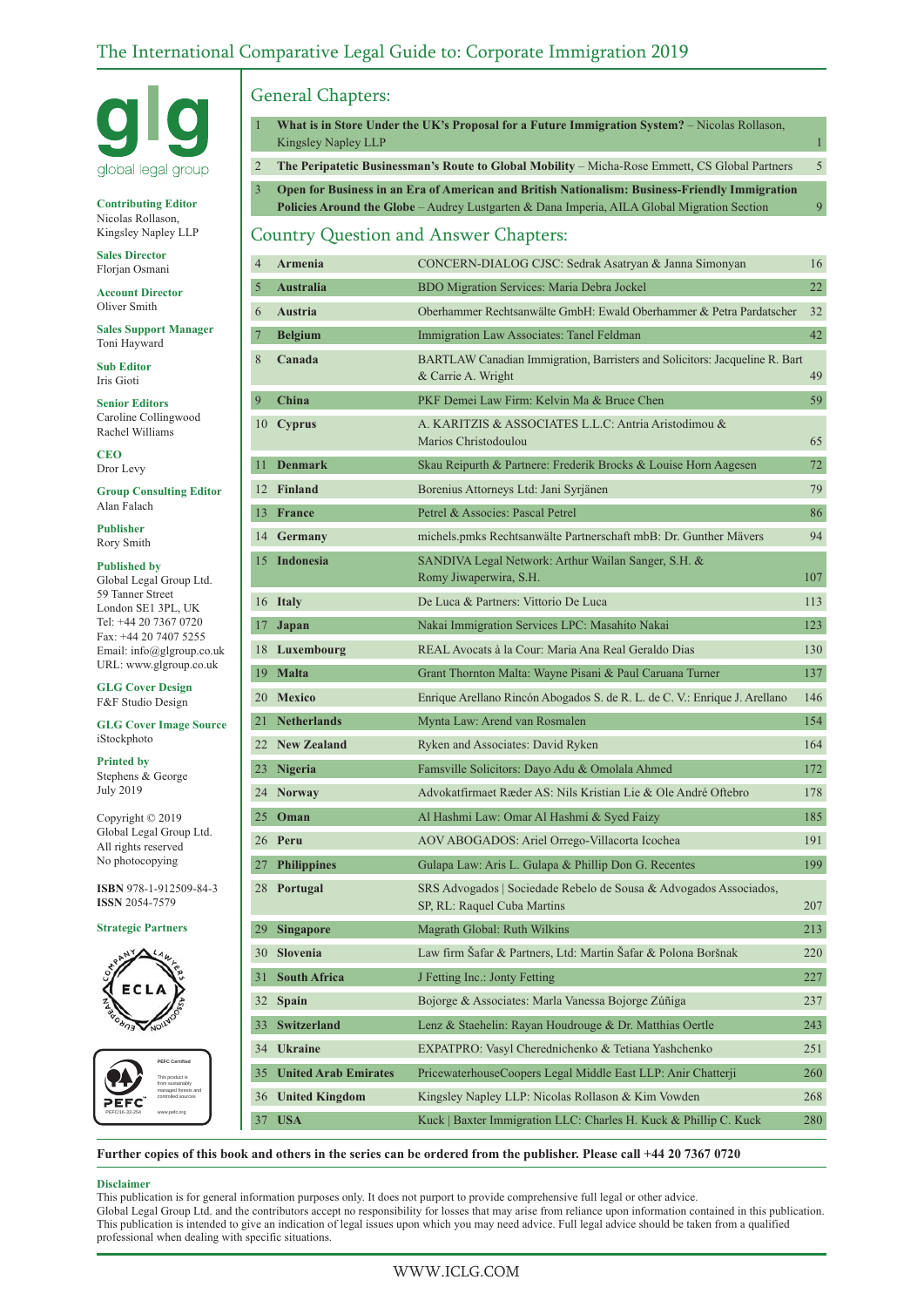# Malta

## Grant Thornton Malta

#### **1 Introduction**

#### **1.1 What are the main sources of immigration law in your jurisdiction?**

The main sources of immigration law in Malta are:

- 1. The Constitution of Malta.
- 2. The Immigration Act Cap 217.
- 3. The Maltese Citizenship Act Cap 188.
- 4. The Refugees Act Cap 420.
- 5. The European Union Act Cap 460.
- 6. Continuation of Companies Regulations S.L. 386.05.
- 7. EU Regulations and Directives.

#### **1.2 What authorities administer the corporate immigration system in your jurisdiction?**

The Identity Malta Agency, acting through the Central Visa Unit and the Department of Citizenship and Expatriate Affairs, deal with the immigration of natural persons into the country. Employment licences are then handled by the Jobsplus Corporation, whilst posted workers and other employment-related issues are dealt with by the Department for Industrial & Employment Relations ("DIER"). The re-domiciliation of companies falls within the remit of the Registry of Companies Agency.

#### **1.3 Is your jurisdiction part of a multilateral agreement between countries (EU/NAFTA/MERCOSUR) which facilitates the movement of people between countries for employment purposes?**

As a member of the European Union ("EU") Malta is subject to the provisions of the Treaty on the Function of the EU ("TFEU"). Furthermore, as an EU Member State ("MS"), Malta gives effect to the rights of EU citizens as established under Directive 2004/28 (the Citizenship Directive), as well as the decisions of the European Court of Justice ("ECJ").

In accordance with Article 45 of the TFEU, every EU citizen has the right to live and work in another MS. This right ensures that EU citizens are not discriminated against when working in a MS other than their home state.

As a result of the Raymond Van der Elst ruling, an employee being posted to Malta from an EU/EEA country is not required to apply for Wayne Pisani





Paul Caruana Turner

a working licence in Malta. In the case of a Third Country National ("TCN") employee who is employed by a posting undertaking that is established in an EU/EEA country, there is no need to apply for a working licence in Malta, provided that such a posted worker already holds a working licence issued in the country where the posting undertaking is established. Although no employment licence is necessary, the firm in Malta to which the employee will be posted must notify the DIER.

In the case of a foreign national who is posted in Malta by an undertaking which is not established in an EU/EEA country, a working licence is required.

Under the EEA agreement, all these rights are also broadly extended to citizens of Iceland, Norway, Switzerland and Liechtenstein.

Employment Licences are not issued in the case of foreign nationals who are non-resident and non-executive directors.

Malta is part of the Schengen area, which is a visa-free area with no internal border controls, made up of 22 EU Member States and four additional European countries which are also EFTA Member States: Iceland; Norway; Switzerland; and Liechtenstein.

Visa facilitation agreements allow for both EU and non-EU citizens to benefit from facilitated procedures in the issuance of visas. A number of these agreements have been signed between the EU and certain third countries and therefore automatically apply to Malta. These agreements have been signed with Albania, Armenia, Azerbaijan, Bosnia and Herzegovina, Cape Verde, FYROM, Georgia, Moldova, Montenegro, Serbia, Russia and Ukraine. These agreements focus on facilitating procedures for the obtainment of visas, reducing visa fees, the issuance of multiple-entry visas for specific categories of applicants, and shorter processing times.

#### **2 Business Visitors**

#### **2.1 Can business visitors enter your jurisdiction under a relevant visa waiver programme?**

As a general rule, TCNs travelling to Malta for business purposes still require a visa to enter Malta.

Malta is part of the US visa waiver programme and therefore no visa is required for business visitors from the US.

Apart from this, Annex II of Regulation (EU) 2018/1806 lists a number of countries the nationals of which do not require a visa to enter Malta for stays of no more than 90 days in any 180-day period.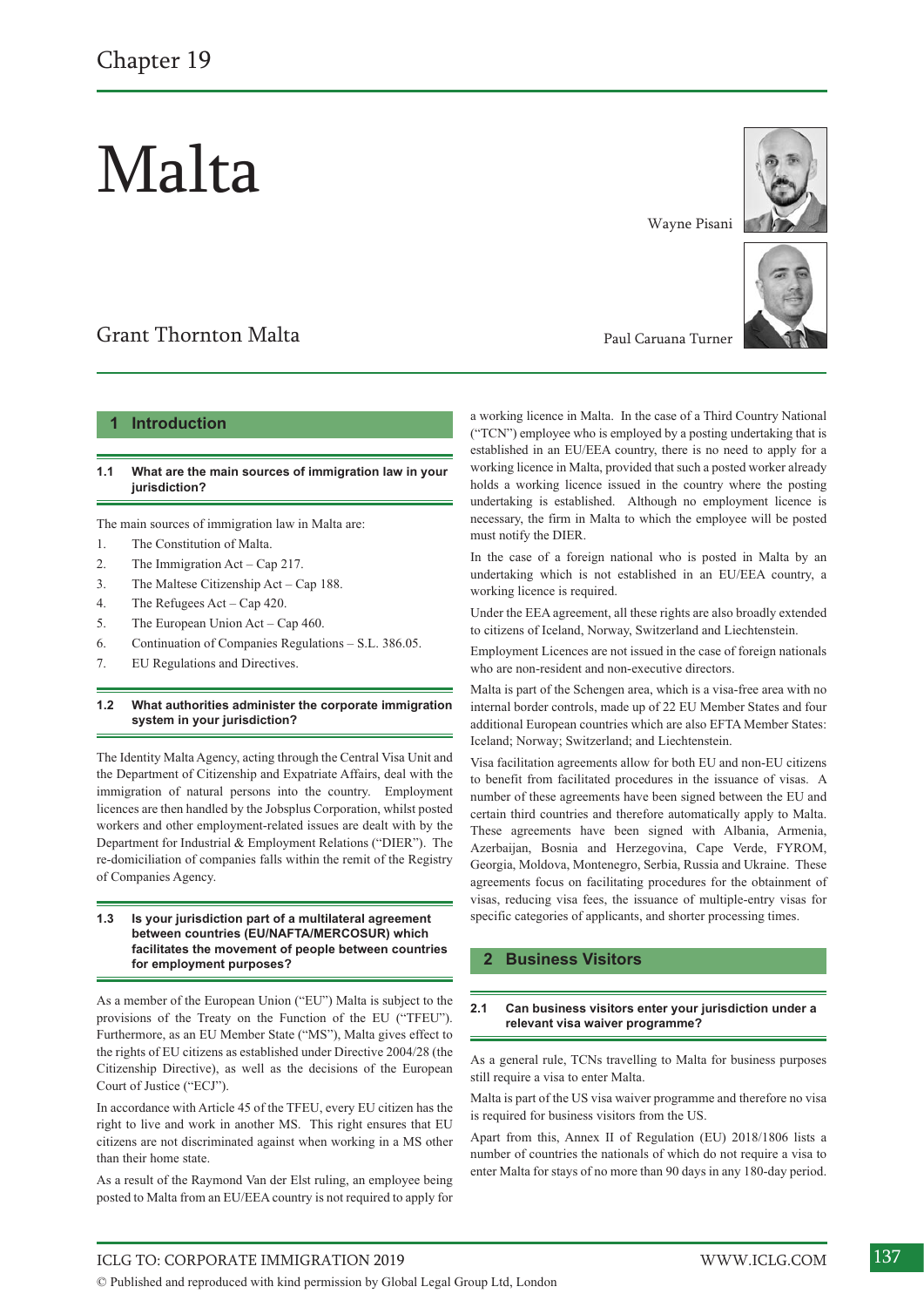TCNs on a business visit who are nationals of a visa-exempt country can remain in the Schengen area for a maximum of 90 days within any 180-day period.

#### **2.3 What activities are business visitors able to undertake?**

Business visitors visiting Malta using a visa are free to undertake all activities for which the visa was issued. The following activities can be carried out whilst visiting Malta on a business visa:

- 1. Conference Attendance.
- 2. Business Meetings.
- 3. Market research or studies.

Persons making use of a visa waiver programme or those in possession of a Schengen visa are not permitted to work in Malta. In order to be able to work in Malta one would need an employment licence.

#### **2.4 Are there any special visitor categories which will enable business visitors to undertake work or provide services for a temporary period?**

Posted workers do not need an employment licence. Posted workers refers to those workers who are usually based in another EEA country or Switzerland and have had an employment relationship with an employer established in that country but who are being posted to Malta for a stipulated period. Whilst no employment licence is necessary the DIER must be notified within 24 hours of commencement of work by the firm in Malta to which the Employee will be posted.

In the case of TCNs being posted to Malta they must hold an employment licence issued in the country where the posting undertaking is established. If a TCN worker already holds a Schengen residence permit he can enter Malta without a visa, otherwise the worker must apply for the relevant visa.

Employment licences are not issued in respect of workers who will not normally or habitually carry out work in Malta; therefore employers seeking to employ a worker to carry out work primarily in another country need not apply for an employment licence in Malta.

#### **2.5 Can business visitors receive short-term training?**

Yes, provided that their stay in Malta is legal. It is advisable to disclose this in the visa application.

#### **3 Immigration Compliance and Illegal Working**

#### **3.1 Do the national authorities in your jurisdiction operate a system of compliance inspections of employers who regularly employ foreign nationals?**

Jobsplus is established by virtue of the Employment and Training Services Act, Chapter 343 of the Laws of Malta ("ETSA"). The ETSA empowers Jobsplus inspectors to deal with cases of illegal work and gives them the authority to enter freely without notice any premises

or place of work, to carry out examinations, tests, investigations and to interrogate the employer or the employees on any alleged illegalities. This power is not limited to employers who regularly employ foreign nationals, and is enforceable upon any premises or place where, in the opinion of the inspector, the provisions of the ETSA apply.

In 2017 the government enacted the Coordination of Government Inspections Act, Chapter 568 of the Laws of Malta. The aim of this Act is to establish a central office to coordinate inspections by government bodies and to regulate the conduct of inspections with a view to reducing the burden on private businesses, other private entities and individuals, and making inspections more transparent and effective. Jobsplus is one of the bodies included in the schedule to the Act.

#### **3.2 What are the rules on the prevention of illegal working?**

The employer is obliged to make sure that TCNs employed with him all have a valid employment licence in place and that this is renewed as required.

Regardless of whether employees are TCNs or EU/EEA/Swiss, all employees are subject to the general provisions affording protection against exploitation including laws on health and safety, maternity leave, minimum leave and special leave, minimum working age, etc.

#### **3.3 What are the penalties for organisations found to be employing foreign nationals without permission to work?**

In accordance with the Manpower Records (Commencement or Termination of Employment) Regulation, an employer found guilty of employing a TCN without an employment licence shall be liable to a fine of not less than  $\epsilon$ 1,164.69 and not more than  $\epsilon$ 2,329.73 and the Court shall, at the request of the prosecution and in addition to such punishment, order the suspension or cancellation of any licence held by the offender and relating to trade or business, or relating to any business premises where such person is employed.

Such instances would also constitute a violation of the provisions of the Immigration Act, Chapter 217 of the Laws of Malta, and the employer would be subject to prosecution and penalties while the foreign national concerned may be extradited from Malta.

Employers found guilty by the Courts of Law of illegally employing TCNs may also be liable for:

- i. any outstanding compensation due to the illegally employed TCN. The agreed compensation shall be presumed to have been at least equivalent to the national minimum wage, unless either the employer or the employee can prove otherwise;
- ii. an amount equal to any taxes and social security contributions that the employer would have paid had the TCN been legally employed, including penalty payments for delays and relevant administrative fines;
- iii. where appropriate, any cost arising from sending back payments to the country to which the TCN has returned or has been returned; and
- iv. the costs of returning the illegally employed TCNs to their country of origin, in those cases where return procedures are carried out.

Employers found guilty by the Courts of Law of illegally employing TCNs will be barred from applying for any new or renewed licence for a period of 12 months.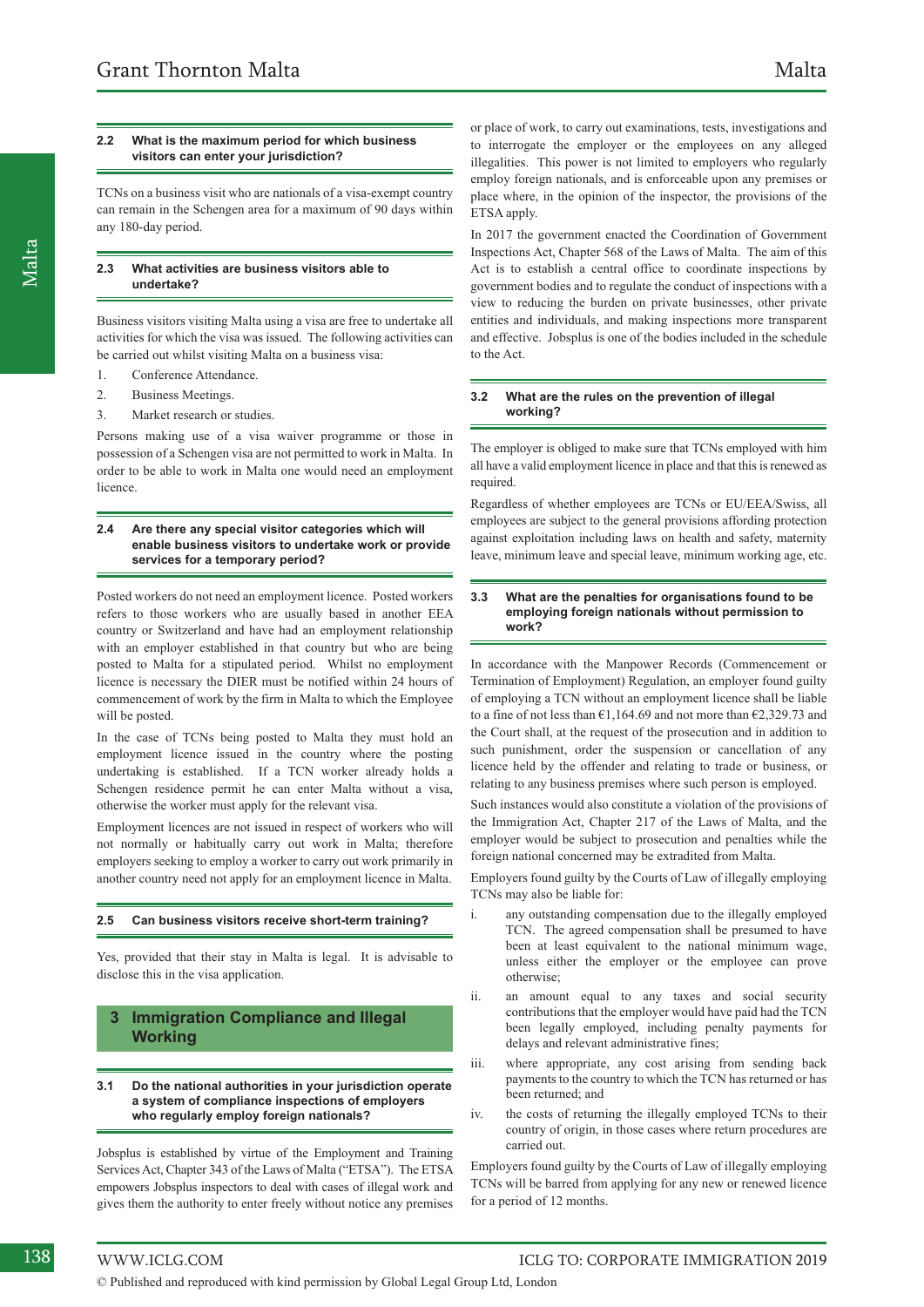#### **4 Corporate Immigration – General**

#### **4.1 Is there a system for registration of employers who wish to hire foreign nationals?**

Prior to hiring any employees of any nationality or origin an employer needs to obtain a PE Number and register with the Department of Inland Revenue as an employer. This is the first step to enable the employer to withhold, remit and report the income tax and national insurance contributions of employees according to the final settlement system (FSS).

Every employer in Malta needs to register through the Private Employer Registration Form within 15 days from when the first emoluments to be paid by him to his employees fall due. A separate registration to be able to hire foreign nationals is not required.

#### **4.2 Do employers who hire foreign nationals have ongoing duties to ensure immigration compliance?**

The employer is obliged to make sure that third-country nationals employed with him all have a valid employment licence in place and that this is renewed as required (normally on an annual basis).

An employment licence is issued in respect of a TCN working with a specific employer to perform a specific job. An employer cannot use an employment licence issued in respect of one TCN employee, for another employee, even if the latter is performing the same work as previously done by the former. Similarly, a TCN cannot use the licence to take up a different job with a different employer, or change his working conditions.

An employment licence between an employer and a TCN is deemed to constitute a commitment between both parties. The employer is also obliged to inform the authorities of any changes in the status or personal details of any employee, apart from ensuring that they remain in compliance with payments due, including National Insurance and tax through the Final Settlement System (FSS).

#### **4.3 Are employers who hire foreign nationals required to show a commitment to train or up-skill local workers?**

When submitting a work permit application for a TCN, unless the application is made in terms of KEI (as described herein), the employer is to provide proof of efforts made to recruit Maltese or EU/EEA nationals. The application must also provide details on how staff will be trained to meet requirements in certain circumstances.

#### **4.4 Are employers who hire foreign nationals required to pay government charges and fees which contribute towards the training or up-skilling of local workers?**

There are no fees levied on employers who hire foreign nationals to contribute to the training or up-skilling of local workers. However, the government provides a number of tax incentives to cover up to 70% of the costs of certain approved training courses.

#### **4.5 Do the immigration authorities undertake routine inspections of employers who sponsor foreign nationals, to verify immigration compliance?**

JobsPlus has established a Law Compliance Unit which plays an important role in identifying abuses by taking action against foreigners

working without the required employment licences and against employers who fail to notify the employment corporation on employing a new employee.

The Law Compliance Unit collaborates with the Department of Industrial and Employment Relations, the Department of Social Security, Benefit Fraud, and the VAT Department, as well as the Police Force in order to ensure better law enforcement.

The Law Compliance Unit has established a freephone number and an online form where members of the general public can lodge a report on illegal work. Jobsplus Inspectors conduct their inspections by following up anonymous hotline reports received either from calls or through the Jobsplus website's Law Compliance link, or during routine inspections conducted either by business sector or by area.

#### **4.6 Do the immigration authorities maintain a list of skilled occupations which may be filled by foreign nationals?**

The authorities do not maintain a list of skilled occupations in order to encourage foreign nationals to apply for such occupations. However, certain occupations, such as C-level and management level employees, within certain sectors are able to benefit from favourable income tax rates on the income from such occupation. These incentives aim to attract talent and high calibre individuals to Malta. Please refer to question 5.1.

#### **4.7 Is there a recognition that some occupations may be in short supply and do special exemptions apply to certain sectors and occupations?**

The authorities do maintain a list known as the Vacancy Exemption List which exempts employers recruiting for the occupations prescribed therein from having to open vacancies locally before submitting an application for a TCN. This list is updated from time to time according to exigencies of the local labour market.

#### **4.8 Are there annual quotas for different types of employment-related work permits or visas?**

Currently, there are no annual quotas or known plans to introduce such quotas.

#### **4.9 Are there restrictions on the number of foreign workers an employer may sponsor, in relation to a maximum percentage of foreign workers in the employer's workforce?**

There are no restrictions on the number of foreign workers an employer may sponsor. Every application submitted by an employer in respect of an employee is evaluated on its individual merit.

#### **4.10 Are employees who are sponsored to work in your jurisdiction required to demonstrate language proficiency?**

TCNs sponsored to work in Malta would be required to show English language proficiency if it is also a requisite of the relevant area of employment.

ICLG TO: CORPORATE IMMIGRATION 2019 WWW.ICLG.COM 139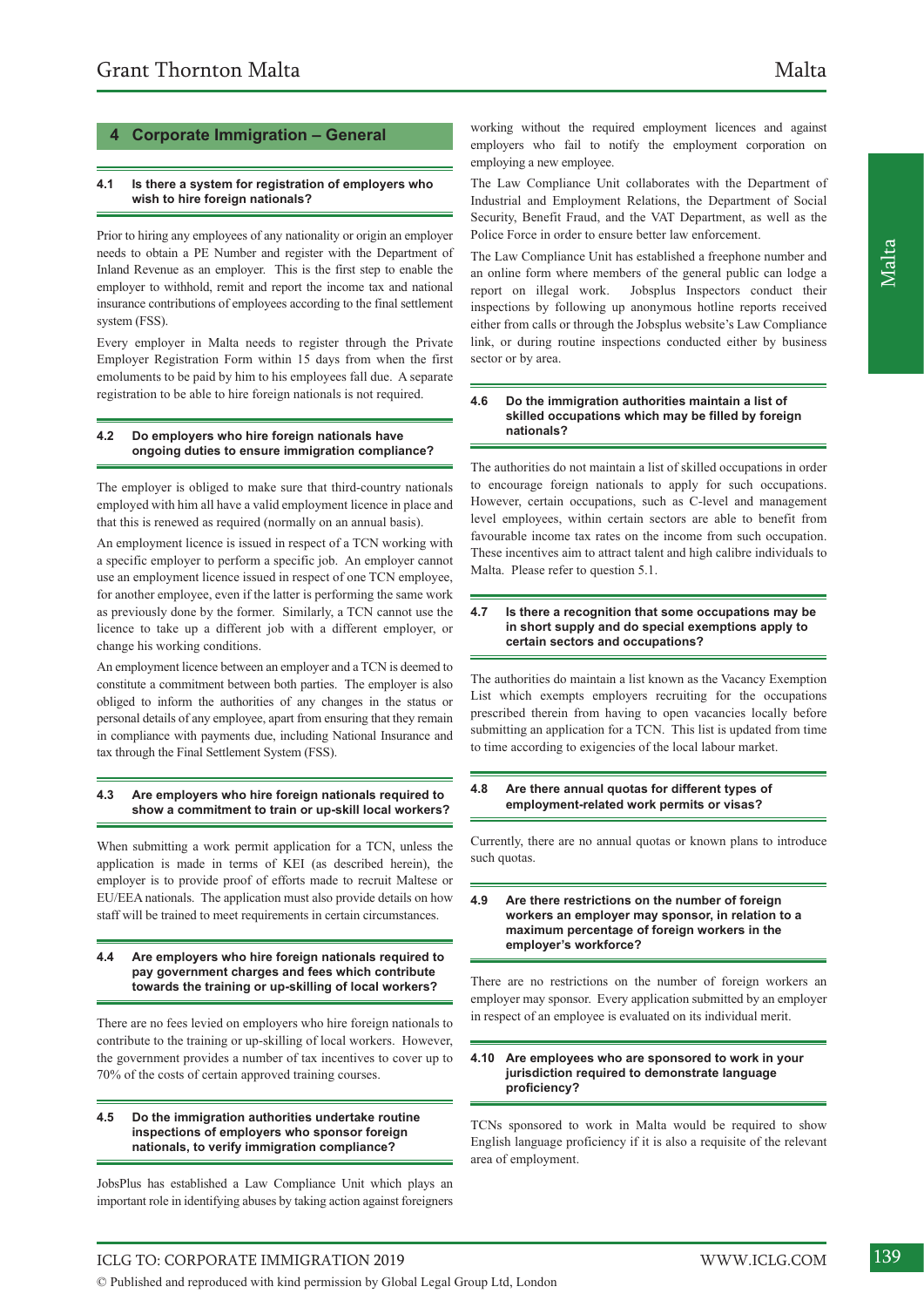#### **4.11 Are employees who are sponsored to work in your jurisdiction required to undergo medical examinations before being admitted?**

In the case of TCNs coming from countries with a high occurrence of tuberculosis, employees are required to undergo medical examinations. An email must be sent by the employer to the Health Promotion and Disease Prevention Directorate for the appropriate form stating the job and nationality of the employee requesting a work permit. Details on the form should include necessary information on the documents and medical tests required. Employees cannot apply themselves.

The whole process from initial email up until approval can take 10 to 20 working days.

#### **4.12 Are employees who are sponsored to work in your jurisdiction required to have medical insurance or are they entitled to any free public medical services?**

TCNs are required to have in place a comprehensive health-insurance policy, showing all aspects being covered, which supports the applicant in the eventuality of requiring any type of medical assistance or hospitalisation during the whole period of stay in Malta. It is not obligatory that this is paid for by the employer.

EU citizens employed in Malta are not required to have such insurance in place.

#### **4.13 Does the work permit system allow employees who hold work permits to be seconded to a client site?**

Employees holding a work permit in Malta can be seconded to a client site, provided that they are still directly employed by their original employer. The work permit in Malta is strictly tied to the specific employer, and a new work permit should be applied for whenever the employee is employed by a new company.

#### **5 Highly Skilled Visas**

#### **5.1 Is there an immigration category which covers highly skilled individuals?**

In the case of applications for highly qualified employment, applications will generally be considered favourably, albeit in line with the labour market situation. Malta has introduced the Key Employee Initiative. This scheme is applicable to Managerial or highly technical posts which require the relevant qualifications or adequate experience related to the job being offered and is also extended to innovators involved in start-up projects which are specifically endorsed by the Malta Enterprise.

The Inland Revenue Department in Malta also offers tax incentives under the Highly Qualified Persons Rules, such as a flat rate of taxation on employment income. This attracts highly qualified persons in particular sectors, and therefore when the application for an employment licence is made by a TCN for these occupations, the authorities will consider the application favourably. The Highly Qualified Persons Rules currently apply to the following industries: Financial Services; Gaming; and Aviation. There is the possibility that such incentives are extended to the Blockchain, AI and Cannabis sectors in the near future.

There are also tax incentives for R&D projects which can benefit from favourable tax rates.

#### **6 Investment or Establishment Work Permits**

#### **6.1 Is there an immigration category which permits employees to be authorised to work based on investment into, or setting up a subsidiary or corporate presence in, your jurisdiction?**

In respect of TCNs who wish to apply to be self-employed in Malta, an employment licence is required and is only granted in exceptional cases. In order to qualify for self-employed status, a TCN must meet one or more of the following criteria:

- i. Invest in Malta capital expenditure of  $\epsilon$ 500,000, within six months from the date on which the Jobsplus licence is issued. Capital expenditure shall solely consist of fixed assets used for business purposes (rental contracts do not qualify).
- ii. Highly skilled innovators with a sound business plan (to be submitted with the application) who commit to recruiting at least three EEA/Swiss/Maltese nationals within 18 months of establishment.
- iii. A person leading a project that has been formally approved by Malta Enterprise and formally notified by the latter to Jobsplus.

Applications containing a firm commitment regarding the engagement of EEA/Swiss/Maltese nationals as part of the staff compliment will assist in the favourable consideration of an application.

Long-term residents, Asylum Seekers, persons enjoying Subsidiary Protection/Temporary Humanitarian Protection Status and Refugee Status require an employment licence to work as self-employed in Malta. However, they are exempt from meeting the above criteria.

Where a Malta-resident company is applying for an employment licence to employ its shareholder or ultimate beneficial owner, the applicant must meet one or more of the following criteria:

- every TCN shareholder must have a fully paid-up share capital of at least  $€500,000$  which may not be redeemed, reduced or transferred to a third party during the first two years following the issuing of the employment licence (this share capital must be through a cash/stock injection in Malta);
- the company must have made a capital expenditure of at least €500,000 that is to be used by the company. Capital expenditure shall solely consist of fixed assets (such as immovable property, plant and machinery) used for business purposes as reflected in the business plan submitted with the application. Rental contracts do not qualify. Furthermore, such expenditure needs to be supported by receipts in the company's name; or
- the company is leading a project that has been formally approved by Malta Enterprise and formally notified by the latter to Jobsplus.

Applications containing a firm commitment re the engagement of EEA/Swiss/Maltese nationals as part of the staff complement of the company will assist in the favourable consideration of an application.

Executive Directors – in cases where a director is not a shareholder, the application does not need to meet the above criteria, and it will be processed from a labour market consideration.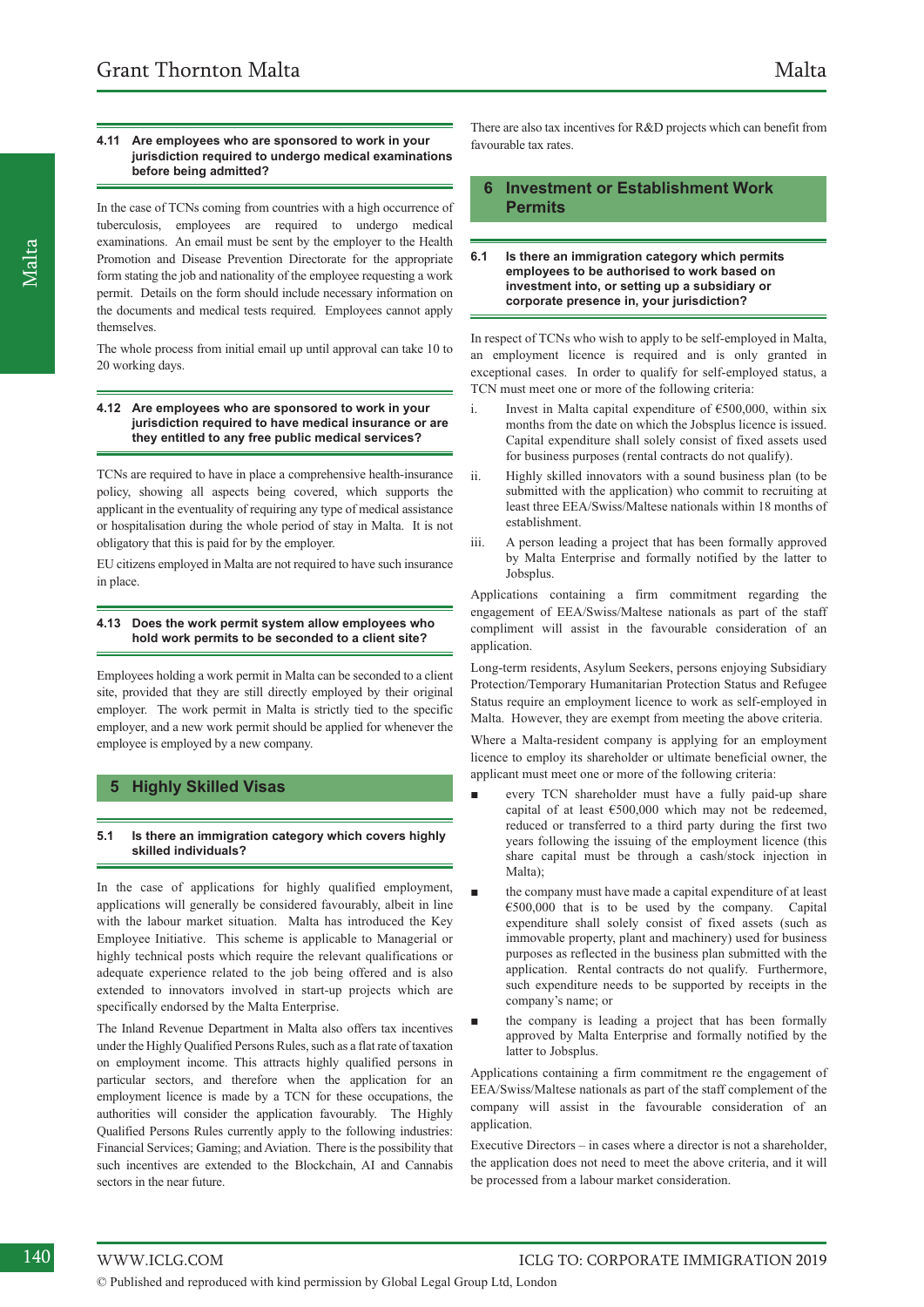#### **7.1 Is there an immigration category permitting the hiring of temporary workers for exchanges, career development, internships or other non-economic purposes?**

All Maltese work permits are temporary, issued for a maximum of one year by Jobsplus, and therefore there is no specific immigration category catering for these classes. However, citizens of Australia and New Zealand citizens (18–30 years old) can apply for a working holiday multiple entry visa, valid for a period of one year from date of issue, under reciprocal arrangements agreed upon by the government of Malta and that of Australia and New Zealand.

#### **7.2 Are there sector-specific temporary work permit categories which enable foreign workers to perform short-term temporary work?**

Employment licences are only issued in respect of workers who will normally or habitually be carrying out work in Malta.

An undertaking which is established in an EU Member State other than Malta may send a posted employee (who does not normally work in Malta but who for a limited period of time is sent by the foreign undertaking to work in Malta):

- 1. on their account and under their direction, under a contract concluded between the undertaking making the posting and the party for whom the services are intended, provided there is an employment relationship between the undertaking making the posting and the worker during the period of posting; or
- 2. being temporary employment undertakings or placement agencies, hiring out a worker to a user undertaking established or operating in Malta.

Furthermore, foreign nationals who are non-resident in Malta, and non-executive directors of Malta-resident companies, do not require an employment licence if:

- they do not ordinarily reside in Malta;
- they do not have an employment relationship with the company; and
- they are in receipt of a director's remuneration but not in receipt of a salary.

#### **8 Group or Intra-Company Transfer Work Permits**

#### **8.1 Does a specific immigration category exist for intercompany transfers within international groups of companies?**

There is no specific immigration category for inter-company transfers within international groups; however, a foreign undertaking may send posted employees to an establishment or to an undertaking in Malta which is owned by the foreign undertaking. This would fall under the posted worker rules which cater for all posted worker scenarios and not just where the undertakings are concerned.

Posting of workers in Malta is regulated by S.L. 452.82 – Posting of Workers in Malta Regulations.

These regulations apply to foreign undertakings which:

send posted employees to Malta on their account and under their direction, under a contract concluded between the undertaking making the posting and the party for whom the services are intended, provided there is an employment relationship between the undertaking making the posting and the worker during the period of posting;

- send posted employees to an establishment or to an undertaking in Malta which is owned by the foreign undertaking, provided there is an employment relationship between the undertaking making the posting and the worker during the period of posting; or
- being temporary employment undertakings or placement agencies, hire out a worker to a user undertaking established or operating in Malta, provided there is an employment relationship between the temporary employment undertaking, or placement agency, and the worker during the period of posting.

In these cases, the employee who is posted from an EU/EEA country is not required to apply for an employment licence in Malta.

#### **8.2 What conditions must an employing company or organisation fulfil in order to qualify as part of a group of companies?**

The undertaking in Malta must be at least 50% owned by the foreign company.

#### **8.3 What conditions must the employer fulfil in order to obtain a work permit for an intra-company group employee?**

An employee posted from an EU/EEA country is not required to apply for an employment licence in Malta.

In the case of a TCN employee who is employed by a posting undertaking that is established in an EU/EEA country, there is no need to go through an employment licence procedure in Malta if such posted worker already holds a licence issued in the country where the posting undertaking is established.

For any foreign national who is posted in Malta by an undertaking established outside an EU/EEA country, an employment licence is required to be issued by Jobsplus.

#### **8.4 What is the process for obtaining a work permit for an intra-company group employee?**

For an employee posted to Malta, the undertaking posting the worker is obliged to notify the DIER of its intention to post a worker on the island. The Notification Form, accompanied by a copy of the posted worker's employment contract (with the posting undertaking) and also, in the case of a TCN posted employee from an EU/EEA country, by a copy of his/her existing working licence, should reach the DIER prior to the commencement of the posting.

The undertaking making use of the services of the posted worker is obliged to keep a copy of such Notification Form at the place of work for monitoring purposes by the DIER inspectors.

#### **8.5 What is the process for the employee to obtain a visa under the intra-company group transfer category?**

If the worker already holds a Schengen residence permit, he can enter Malta without applying for a visa. If, on the other hand, the worker holds a residence permit issued by a non-Schengen country, he must apply for the relevant visa at the Maltese Embassy or Consulate in the country of residence.

ICLG TO: CORPORATE IMMIGRATION 2019 WWW.ICLG.COM 141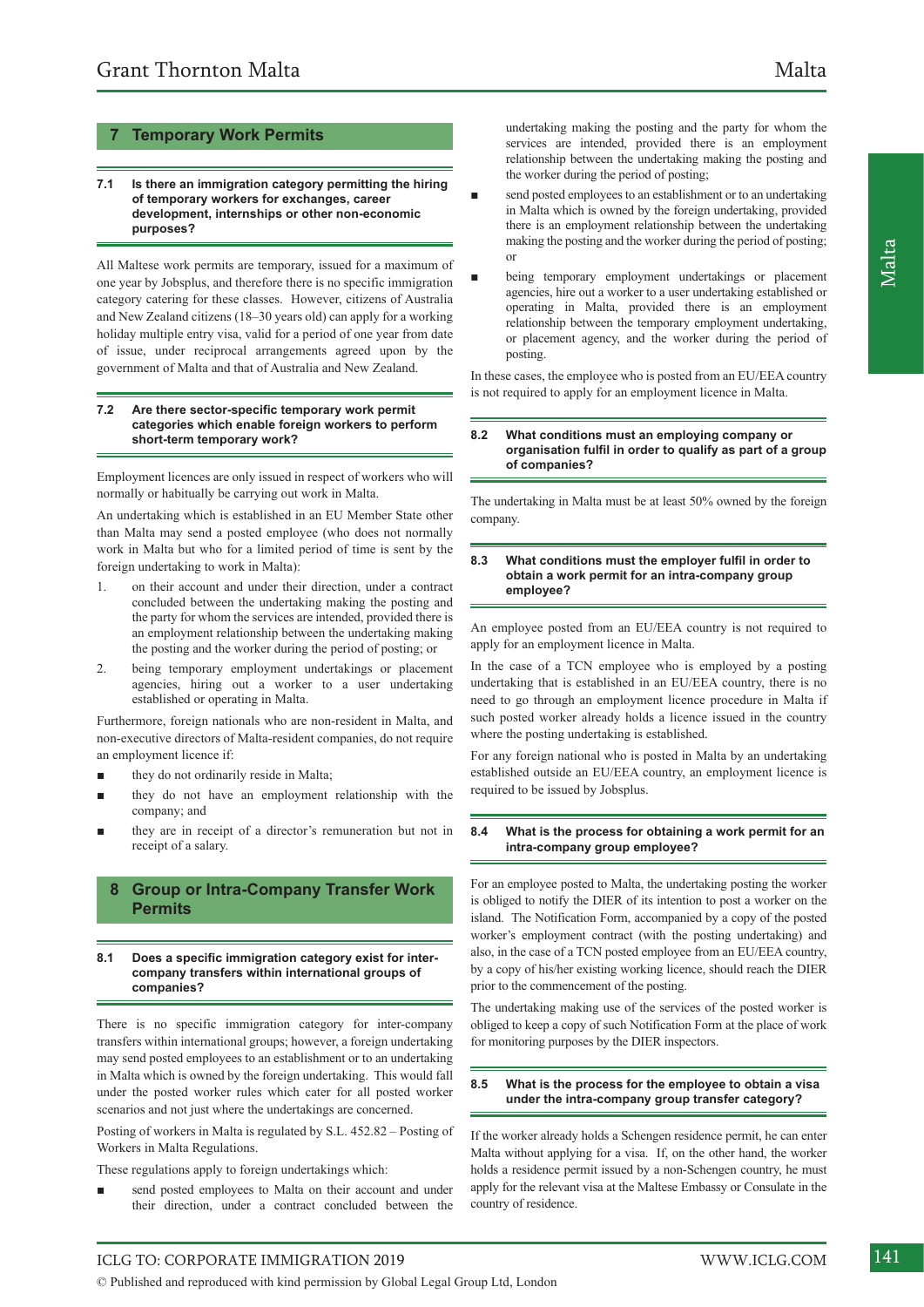#### **8.6 How long does the process of obtaining the work permit and initial visa take?**

The initial visa process normally takes from seven to 10 days, subject to further checks conducted by the relevant authorities.

#### **8.7 Is there a maximum period of validity for initial intra company transfer visas, can they be extended and is there a maximum period of stay in this category?**

Directive (2014/66EU) crystallises the conditions of entry and residence for third country nationals moving to the EU under an intracompany transfer. Where the intra corporate transfer is for a duration of more than 90 days the Directive does not permit member states to have their own national intra-company transfer work permit scheme.

The Conditions of Entry and Residence of Third-Country Nationals in the Framework of an Intra-Corporate Transfer Regulations ("Regulations") transpose EU Directive 2014/66/EU into Maltese law.

The scope of these Regulations is to determine the conditions of entry and residence:

- for more than 90 days in Malta, for third country nationals and their family members; and
- when Malta is not the Member State which first grants the third country national an intra-corporate transferee permit.

The maximum duration of the intra-corporate transfer shall be three years for managers and specialists and one year for trainee employees after which they shall leave Malta unless they obtain a residence permit on another basis.

#### **8.8 Can employees coming under the intra-company route transfer to a permanent stay visa route and apply for permanent residence?**

Yes, subject to the conditions explained in question 8.7, they can apply for long-term residence once they satisfy the criteria.

#### **8.9 What are the main government fees associated with this type of visa?**

There are no government fees associated with this type of visa.

#### **9 New Hire Work Permits**

#### **9.1 What is the main immigration category used for employers who wish to obtain work permits for new hires?**

Malta has successfully implemented Directive 2011/98/EU "on a single application procedure for a single permit for third-country nationals to reside and work in the territory of a Member State and on a common set of rights for third-country workers legally residing in a Member State".

The "single permit" application is the most common path taken to employ third-country nationals in Malta. The single permit is a process which leads to receipt of an e-residence card, which serves as both an employment licence and residence permit.

Certain categories of employees (posted workers, intercorporate transferees, workers with special humanitarian status and others) should first seek to obtain an employment licence and then, on the basis of this, a residence permit.

#### **9.2 Is there a requirement for labour market testing, to demonstrate that there are no suitable resident workers, before a work permit can be issued to new hires?**

Yes, when the occupation is not one listed on the Malta Vacancy Exemption List Jobsplus will assess the labour market situation when considering the employment licence application or the single permit application.

Employers are required to provide evidence of their efforts to search for Maltese/Swiss/EEA candidates.

#### **9.3 Are there any exemptions to carrying out a resident labour market test?**

Yes, please see the answer to question 4.7.

#### **9.4 What is the process for employers obtaining a work permit for a new hire?**

Applications may be submitted either whilst the third-country national (prospective employee) is residing in Malta or whilst he/she is abroad, provided that, if the person is in Malta or in the European Union, he/she is in possession of the necessary permits to reside therein.

Employers who wish to submit applications of Third-Country Nationals who are still abroad are able to submit a total of 15 applications on a Friday. A total of three Still Abroad applications can also be submitted on a daily basis between Monday to Thursday; however, employers cannot exceed a total of 25 in the same week.

#### **9.5 What is the process for the employee to obtain a visa as a new hire?**

In the case of a TCN residing in Malta, the application, together with supporting documentation, has to be submitted personally, and during that visit biometric data will be taken. The person is required to proceed to the Department for Citizenship and Expatriate Affairs within Identity Malta for such purpose.

Where a TCN is residing outside of Malta the application and all documentation relating to it have to be submitted by post. If the application is accepted, he/she will be notified of the outcome. Applicants whose application is approved are required to proceed to the Department for Citizenship and Expatriate Affairs, following his/her arrival in Malta, in order for the relevant biometric data to be captured. The applicant would then be issued with the residence permit in question. Applicants wishing to be admitted to Malta for work are required to submit a Form CEA-C.

Employees may only visit the Department of Citizenship and Expatriate Affairs to file an application between Mondays and Thursdays. It is important to note that applications for a single permit have to be endorsed by the employer concerned.

#### **9.6 How long does the process of obtaining the work permit and initial visa for a new hire take?**

An application in terms of the Key Employee Initiative is processed within one week of completing the application.

In case of other applications, the Maltese authorities are required to adopt a decision on the complete employment licence application as soon as possible, and in any event within four months of the date on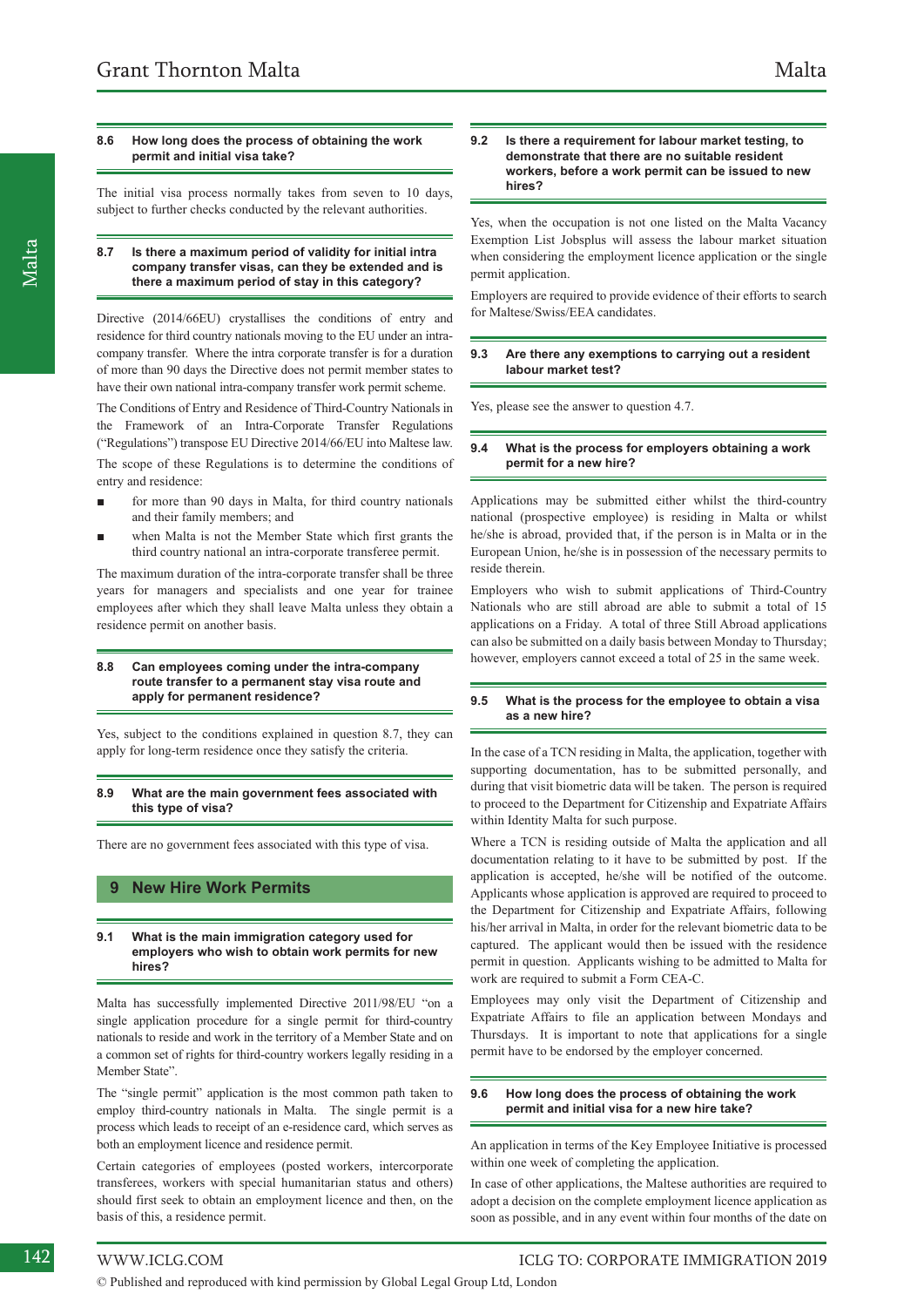which the **complete** application was lodged. They are normally issued within four to eight weeks.

If the prospective employee is still outside Malta, he/she needs to apply for an entry visa, which might take from five days to three months depending on the nationality of the applicant.

#### **9.7 How long are initial visas for new hires granted for and can they be extended?**

Visas are granted for a maximum period of 90 days. Upon arrival in Malta, the employee is obliged to apply for a residence permit on the basis of employment. Permits are issued for one year and can be renewed annually.

#### **9.8 Is labour market testing required when the employee extends their residence?**

Upon application to renew an employment licence, a labour market test will be applied again.

#### **9.9 Can employees coming as new hires apply for permanent residence?**

Employees can apply for long-term residence after five years of holding an employment licence in Malta and five consecutive years of residence in Malta. This is subject to other conditions which shall be satisfied by the applicant.

#### **9.10 What are the main government fees associated with this type of visa?**

Application fees range from  $658$  to  $6280.50$ . Some ancillary fees, such as duty on documents tax for the purchase of insurance, apply in the case of TCNs.

#### **10 Conditions of Stay for Work Permit Holders**

#### **10.1 What are the conditions of stay of those who obtain work permits and are resident on this basis?**

An employment licence obliges the employee to apply for a Maltese e-residence card within three months of arrival in Malta. The card is equivalent to a Schengen residence permit and serves as an Identity Card for the Maltese Islands.

Jobsplus is to be notified immediately of any change of address. A new employment licence will be issued free of charge against submission of the old licence. A licence holder may not undertake any other work than that for which the licence was issued or work for a different employer to that indicated on the employment licence.

#### **10.2 Are work permit holders required to register with municipal authorities or the police after their arrival?**

No, this registration is done automatically by virtue of the application for an e-residence card. They will of course be required to register with the authorities to obtain an income tax number, social security number, etc.

#### **11 Dependants**

#### **11.1 Who qualifies as a dependant of a person coming to work on a sponsored basis?**

There are no formal rules on the qualification of dependants (other than degrees of relationship or equivalent); however, they are able to apply for an e-residence card.

Family members of long-term residents (LTRs) who acquire a residence permit under the Family Reunification Regulations (LN150 of 2007) are entitled to apply for an employment licence to work in Malta. From the  $13<sup>th</sup>$  month after reunification, family members of LTRs are entitled (in the same way as the LTR him/herself) access to employment and to self-employment, without the need for labour market considerations. In this instance, "family members" refers to:

- (a) the LTR's spouse who is aged 21 or over;
- (b) the unmarried minor children of the LTR and of his spouse, including children adopted in a manner recognised by Maltese law; and
- (c) the unmarried minor children, including adopted children, of the LTR or of the spouse, as the case may be, where the sponsor or the spouse has custody and the children are dependent upon him/her.

#### **11.2 Do civil/unmarried or same-sex partners qualify as family members?**

Yes, provided that the relationship has endured for at least two years.

#### **11.3 Do spouses and partners have access to the labour market when they are admitted as dependants?**

They would need to apply for an employment licence in their own right.

#### **11.4 Do children have access to the labour market?**

Generally no, with some exceptions in the case of professional entertainers.

#### **12 Permanent Residence**

#### **12.1 What are the conditions for obtaining permanent residence?**

In order to obtain long-term residence, one has to submit an application and must satisfy the following conditions for the granting of such status:

- 1. Five years of continuous legal residence. However, there are exceptions to this since temporary absence is allowable for as long as periods of absence are:
	- shorter than six consecutive months; and
	- do not exceed a total of 10 months in a five-year period.
	- A longer period of absence may be considered for:
	- health reasons:
	- secondment by the employer of the third country national;
	- business travel; or
	- educational or training purposes.

## ICLG TO: CORPORATE IMMIGRATION 2019 WWW.ICLG.COM 143

© Published and reproduced with kind permission by Global Legal Group Ltd, London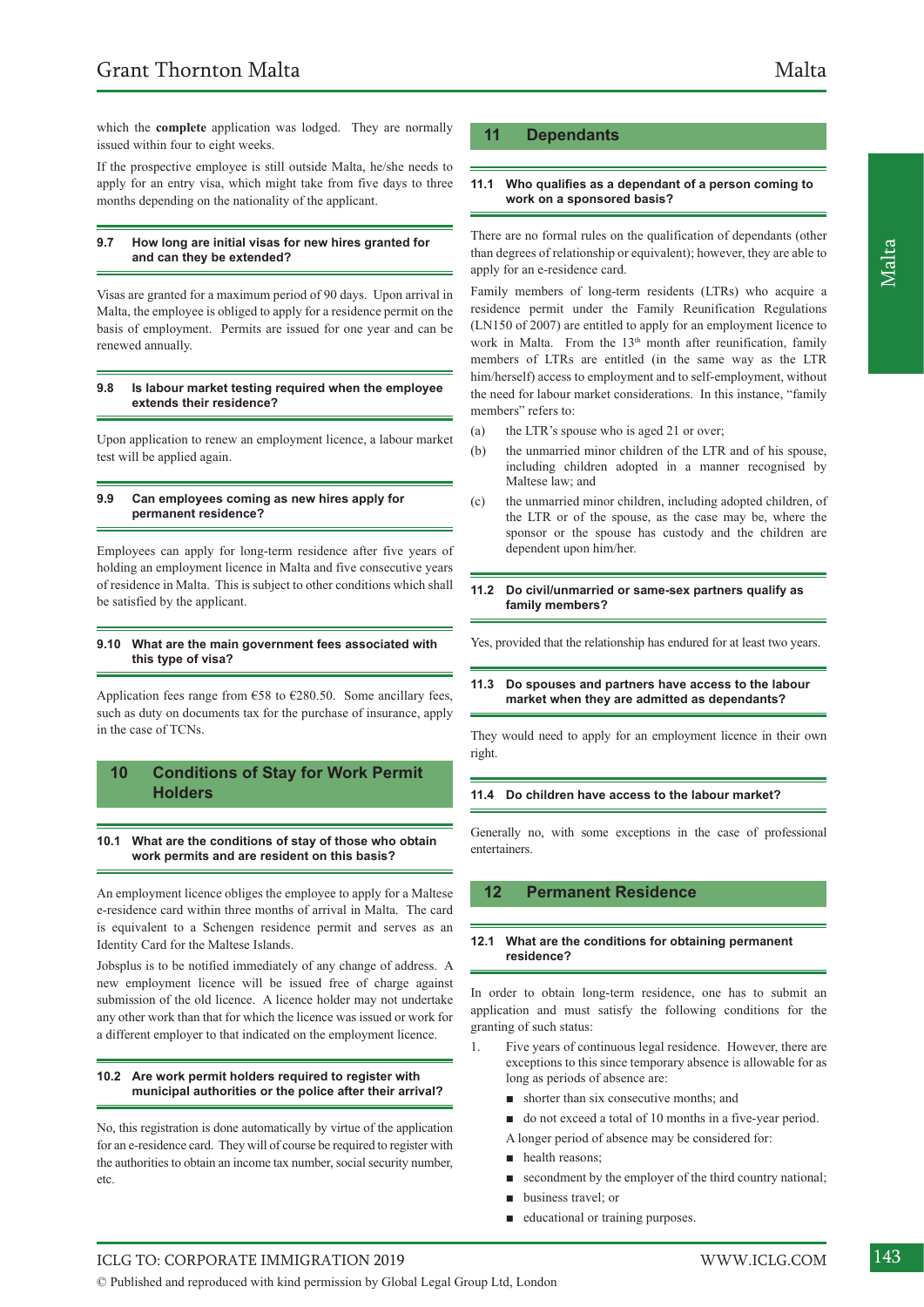Within this context, the applicant is required to present a list in chronological order of the dates of his/her arrivals in, and departures from Malta during the said period of five years. The list should be drawn up by eliciting the relative information from the endorsements (date-stamps) contained in the passport/s for the period in question.

- 2. Be in receipt of stable and regular resources which are (were) sufficient to maintain himself/herself and the members of his/her family, which resources should be at least equivalent to the minimum wage in Malta with an addition of another 20% income or resources for each member of the family.
- 3. Accommodation, regarded as normal for a comparable family in Malta and which meets the general health and safety standards in force in Malta.
- 4. Sickness insurance in respect of all risks normally covered for Maltese nationals for himself/herself and the members of his/her family.
- 5. Compliance with the following integration conditions:
	- Twelve months prior to the application s/he has attended a course organised by the National Commission for Further and Higher Education (NCFHE) about the social, economic, cultural and demographic history and environment of Malta. S/he must provide evidence that s/he has attended lessons for at least 100 hours and must achieve an examination pass mark of at least 75%.
	- Obtain a pass mark of at least 75% after being assessed for the equivalent of Malta Qualifications Framework Level 2 in English.
	- Provide evidence that the fees charged for the abovementioned courses, examinations and certificates have been paid.
- 6. A letter giving their history since they first arrived in Malta. This letter should include information on the grounds on which they came to and remained in Malta, their employment history since then, the current and previous premises occupied by them, family members, if they are living with them in Malta, and any other information which could be useful in the consideration of their request for long-term resident status.

A long-term resident permit is valid for five years and shall be automatically renewable upon application.

#### **12.2 Is it possible to switch from a temporary work visa to a work visa which leads to permanent residence?**

The applicant would need to go through the application process and satisfy the conditions mentioned in question 12.1 in order to obtain long-term residence.

#### **13 Bars to Admission**

#### **13.1 What are the main bars to admission for work?**

The main bars to admission for work are lack of police clearance, health clearance (infectious diseases) or lack of clearance from stakeholders (Malta Tourism Authority for chefs; Malta Sports Council for sportspersons, etc.).

#### **13.2 Are criminal convictions a bar to obtaining work permission or a visa?**

Lack of police clearance is a bar for the issuance of both an entry visa to Malta and an employment licence.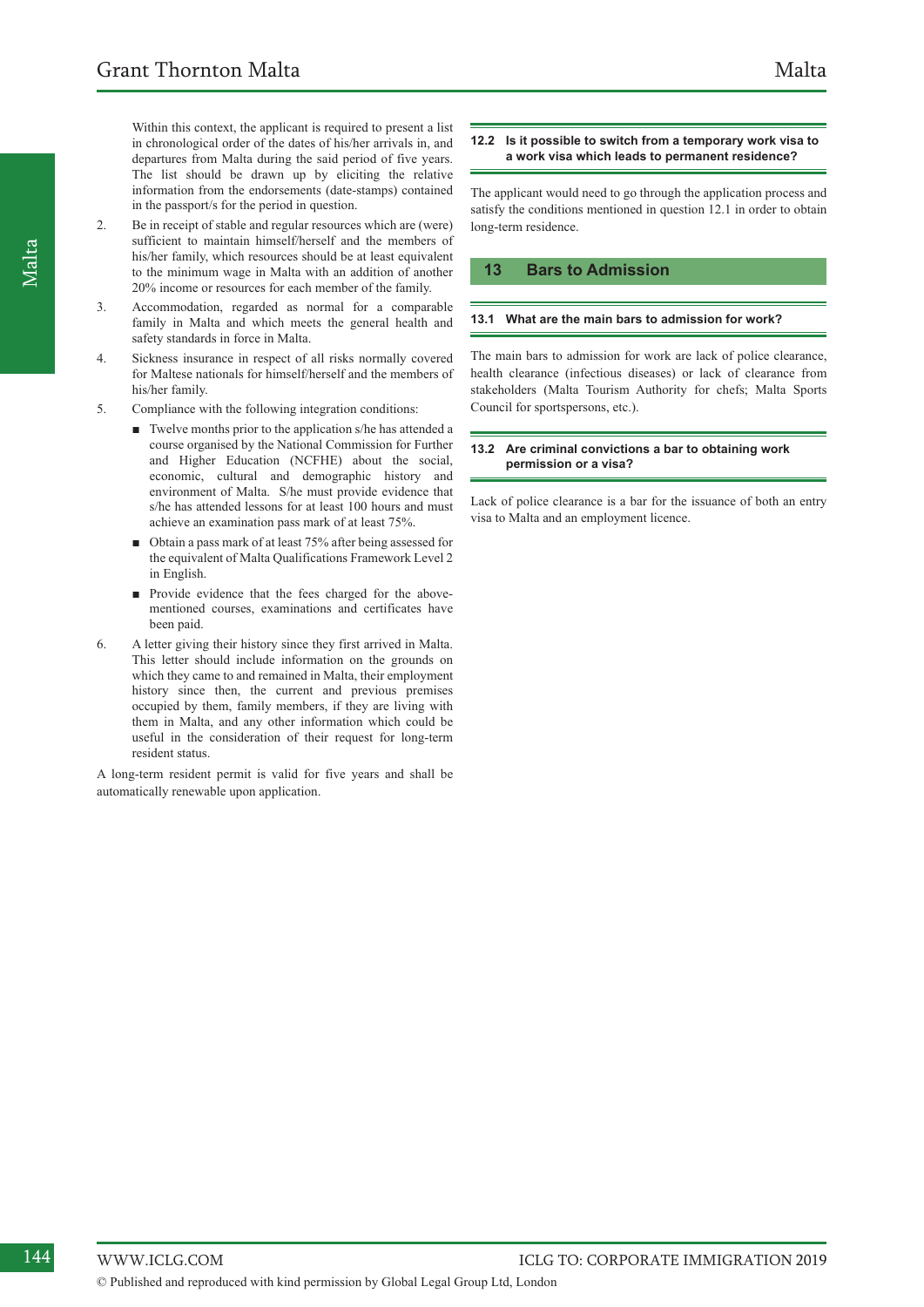

## **Wayne Pisani**

Grant Thornton Malta Fort Business Centre Mriehel Bypass Birkirkara BKR 3000 Malta

*Tel: +356 209 316 02 Email: wayne.pisani@mt.gt.com URL: www.grantthornton.com.mt*

*Wayne Pisani, Partner Tax & Regulatory, Corporate and Financial Services.*

Wayne is the Grant Thornton partner responsible for the corporate and financial services team in Malta where he deals with a wide range of asset protection and cross-border regulatory and tax planning engagements for clients ranging from private clients, including family offices and high-net-worth individuals, to NASDAQ listed companies in various industry sectors. He conducts an active consulting practice on the legal and tax implications involved in the structuring of both local and international financial institutions, M&A and project finance transactions.

Wayne is the President of the Malta Institute of Financial Services Practitioners and a member of the board of governors of FinanceMalta. He is also a member of the International Fiscal Association, the International Bar Association and the Maltese Chamber of Advocates.

He is an active thought leader in the financial technology space, making regular contributions at fintech conferences.



#### **Paul Caruana Turner**

Grant Thornton Malta Fort Business Centre Mriehel Bypass Birkirkara BKR 3000 Malta

*Tel: +356 209 316 13 Email: paul.caruana-turner@mt.gt.com URL: www.grantthornton.com.mt*

*Paul Caruana Turner, Assistant Manager Legal | Tax & Regulatory.*

Paul has been working in the financial services field for several years, having previously worked in the Commercial Law department at a boutique law firm, in the Trusts Department of a top-tier law firm and a Corporate Services Provider before joining Grant Thornton in 2016.

Paul is an Assistant Manager within the legal & fintech team at Grant Thornton servicing a varied portfolio of Maltese and overseas clients.

Paul focuses predominantly on the private clients, corporate services, trusts, compliance, capital markets, virtual financial assets framework, regulatory and licensing fields. He provides legal support for corporate structuring, in the drafting of public offering documentation, in engagements for legal and regulatory due diligence on regulated entities, advising on regulatory compliance, drafting of licence applications in the financial services and gaming sector, providing support of a legal and regulatory nature to licenced companies, and works alongside the tax and advisory teams providing legal input for projects and business plans.

He also supervises the immigration team advising clients on the various citizenship and residence programmes operated by the Maltese government, helping guide them through the entire application process.



#### An instinct for growth

Grant Thornton Malta is an accredited agent under both the MIIP and MRVP programmes, authorised by the Government of Malta to prepare and submit applications for prospective applicants looking to obtain Maltese citizenship or apply for residence in Malta according to the provisions of Maltese law.

Our residency and immigration services are targeted towards both individuals and businesses with interests in Malta. The firm has created a comprehensive package of services that provides the applicant and their family members with a holistic approach when it comes to satisfying their investments and residency requirements – be it the procurement of citizenship or any of the other attractive residence programmes available. Our experienced professionals are fully abreast with all that the application process entails so that they can provide unparalleled service to individuals and companies seeking an alternative residence in Malta, at reasonable prices.

With over 40 years industry experience, we focus on providing a full range of services including assurance, tax, advisory, specialist financial services and capital markets support (including digital and crypto assets), corporate, trustee and outsourcing services to clients ranging from public companies, multi-nationals, and government agencies to entrepreneurial businesses across a broad spectrum of industries.